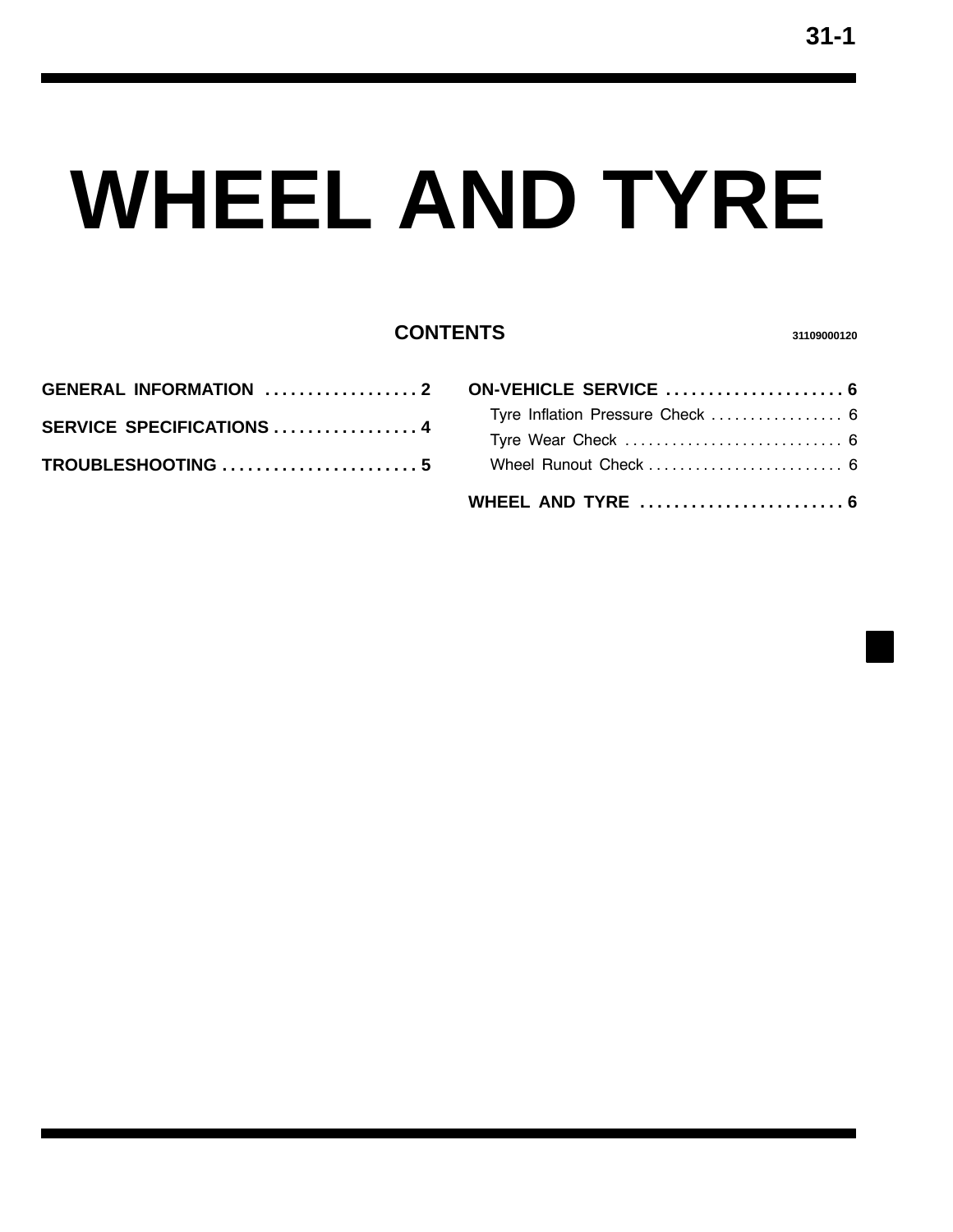# <span id="page-1-0"></span>**GENERAL INFORMATION 31100010221**

Both steel type and aluminium type wheels have been adopted. The type of wheel used depends on the vehicle model.

A compact spare tyre has been adopted as the spare tyre in some models.

| Items         |                                           | EA2ASNJEQL6,<br><b>WLNJEQL6</b>                 | EA2ASNHEQL6,<br>ASRHEQL6,<br><b>WLNHEQL6,</b><br><b>WLRHEQL6</b>  | EA5ASNGEQL6,<br>ASRGEQL6,<br>WLNGEQL6,<br><b>WLRGEQL6</b>          |
|---------------|-------------------------------------------|-------------------------------------------------|-------------------------------------------------------------------|--------------------------------------------------------------------|
| Wheel         | Type                                      | Steel type<br>Aluminium type*                   | Steel type<br>Aluminium type*                                     | Aluminium type                                                     |
|               | <b>Size</b>                               | 14 $\times$ 5 1/2 JJ                            | $14 \times 51/2$ JJ<br>$15 \times 6$ JJ*                          | $15 \times 6$ JJ                                                   |
|               | Amount of wheel offset<br>mm              | 46                                              | 46                                                                | 46                                                                 |
|               | Pitch circle<br>diameter<br>$(P.C.D.)$ mm | 114.3                                           | 114.3                                                             | 114.3                                                              |
| Tyre          | Size                                      | 195/65R14 89 V                                  | 195/65R14 89 V<br>195/60R15 88 V*                                 | 195/60R15 88 V<br>205/60R15 91 V*                                  |
| Spare         | <b>Type</b>                               | Steel type                                      | Steel type                                                        | Steel type                                                         |
| wheel         | Size                                      | $15 \times 4.0$ T<br>14 x 5 1/2 JJ*             | $15 \times 4.0$ T<br>14 x 5 1/2 JJ*<br>$15 \times 6$ JJ*          | $15 \times 4.0$ T<br>$15 \times 6$ JJ*                             |
|               | Amount of wheel offset<br>mm              | 46                                              | 46                                                                | 46                                                                 |
|               | Pitch circle<br>diameter<br>$(P.C.D)$ mm  | 114.3                                           | 114.3                                                             | 114.3                                                              |
| Spare<br>tyre | <b>Size</b>                               | T125/70D15<br>(High pressure)<br>195/65R14 89V* | T125/70D15<br>(High pressure)<br>195/65R14 89V*<br>195/60R15 88V* | T125/70D15<br>(High pressure)<br>195/60R15 88V*<br>205/60R15 91 V* |

NOTE

\*: Optional items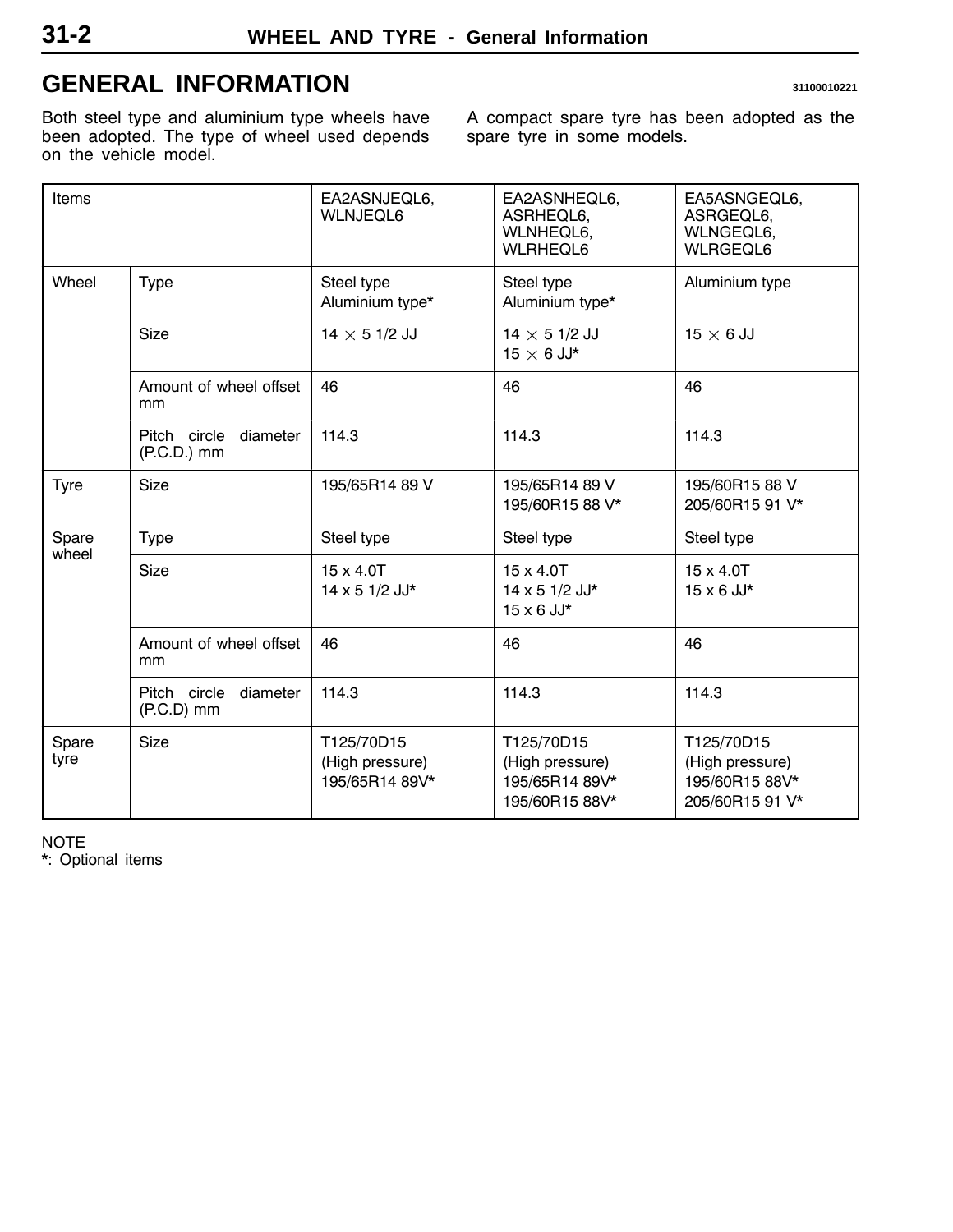| Items          |                                        | EA6ASNHFQL6,<br><b>WLNHFQL6</b>                                    | EA2ASNJEQL6C,<br><b>WLNJEQL6C</b> | EA2ASNHEQL6C,<br>ASRHEQL6C,<br>ASNHEQR6,<br>ASRHEQR6,<br>WLNHEQL6C,<br>WLRHEQL6C,<br>WLNHEQR6,<br><b>WLRHEQR6</b> |
|----------------|----------------------------------------|--------------------------------------------------------------------|-----------------------------------|-------------------------------------------------------------------------------------------------------------------|
| Wheel          | Type                                   | Steel type<br>Aluminium type*                                      | Steel type<br>Aluminium type*     | Steel type<br>Aluminium type*                                                                                     |
|                | Size                                   | $14 \times 51/2$ JJ<br>$15 \times 6$ JJ*                           | 14 $\times$ 5 1/2 JJ              | $14 \times 51/2$ JJ<br>$15 \times 6$ JJ*                                                                          |
|                | Amount of wheel offset<br>mm           | 46                                                                 | 46                                | 46                                                                                                                |
|                | Pitch circle diameter<br>$(P.C.D.)$ mm | 114.3                                                              | 114.3                             | 114.3                                                                                                             |
| <b>Tyre</b>    | Size                                   | 185/70R14 88H<br>195/60R15 88 V*                                   | 195/65R14 89 V                    | 195/65R14 89 V<br>195/60R15 88 V*                                                                                 |
| Spare<br>wheel | <b>Type</b>                            | Steel type                                                         | Steel type<br>Aluminium type*     | Steel type<br>Aluminium type*                                                                                     |
|                | Size                                   | $15 \times 4.0$ T<br>14 x 5 1/2 JJ*<br>$15 \times 6$ JJ*           | 14 $\times$ 5 1/2 JJ              | $14 \times 51/2$ JJ<br>$15 \times 6$ JJ*                                                                          |
|                | Amount of wheel offset<br>mm           | 46                                                                 | 46                                | 46                                                                                                                |
|                | Pitch circle diameter<br>$(P.C.D.)$ mm | 114.3                                                              | 114.3                             | 114.3                                                                                                             |
| Spare<br>tyre  | <b>Size</b>                            | T125/70D15<br>(High pressure)<br>185/70R14 88H*<br>195/60R15 88 V* | 195/65R14 89 V                    | 195/65R14 89 V<br>195/60R15 88 V*                                                                                 |

NOTE

\*: Optional items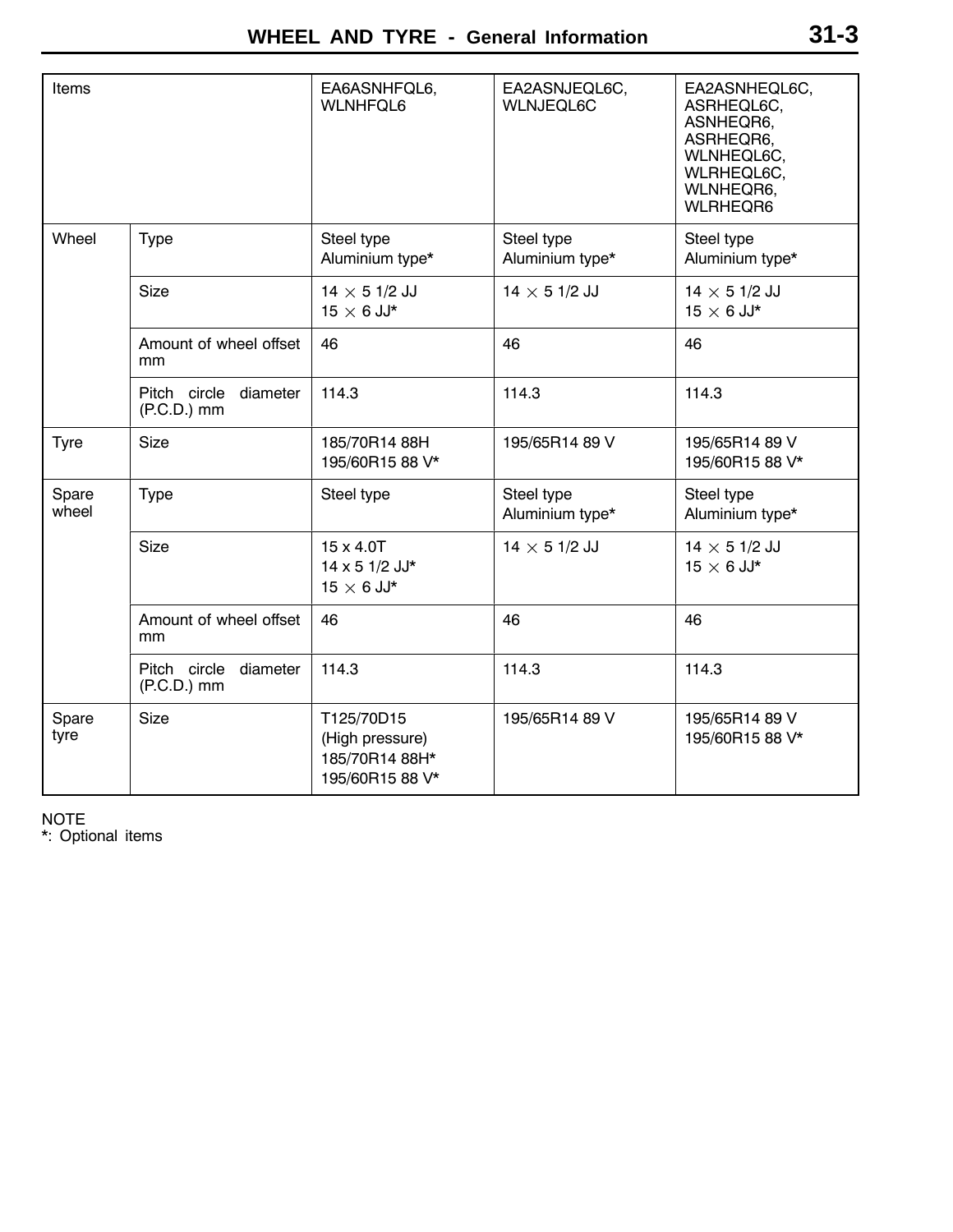<span id="page-3-0"></span>

| Items          |                                           | EA5ASNGEQL6C,<br>ASRGEQL6C,<br>WLNGEQL6C,<br>WLRGEQL6C | EA6ASNHFQL6C,<br>ASNHFQR6,<br>WLNHFQL6C,<br><b>WLNHFQR6</b> | EA5ASNGEQR6,<br>ASRGEQR6,<br>WLNGEQR6,<br><b>WLRGEQR6</b> |
|----------------|-------------------------------------------|--------------------------------------------------------|-------------------------------------------------------------|-----------------------------------------------------------|
| Wheel          | <b>Type</b>                               | Aluminium type                                         | Steel type<br>Aluminium type*                               | Aluminium type                                            |
|                | Size                                      | $15 \times 6$ JJ                                       | $14 \times 51/2$ JJ<br>$15 \times 6$ JJ*                    | $15 \times 6$ JJ                                          |
|                | Amount of wheel offset<br>mm              | 46                                                     | 46                                                          | 46                                                        |
|                | Pitch circle<br>diameter<br>$(P.C.D.)$ mm | 114.3                                                  | 114.3                                                       | 114.3                                                     |
| Tyre           | <b>Size</b>                               | 205/60R15 91 V                                         | 185/70R14 88 H<br>195/60R15 88 V*                           | 195/60R15 88 V<br>205/60R15 91 V*                         |
| Spare<br>wheel | <b>Type</b>                               | Steel type                                             | Steel type<br>Aluminium type*                               | Aluminium type                                            |
|                | Size                                      | $15 \times 6$ JJ                                       | $14 \times 51/2$ JJ<br>$15 \times 6$ JJ*                    | $15 \times 6$ JJ                                          |
|                | Amount of wheel offset<br>mm              | 46                                                     | 46                                                          | 46                                                        |
|                | Pitch circle<br>diameter<br>$(P.C.D.)$ mm | 114.3                                                  | 114.3                                                       | 114.3                                                     |
| Spare<br>tyre  | Size                                      | 205/60R15 91 V                                         | 185/70R14 88 H<br>195/60R15 88 V                            | 195/60R15 88 V<br>205/60R15 91 V*                         |

#### NOTE

\*: Optional items

# **SERVICE SPECIFICATIONS SERVICE SPECIFICATIONS**

| Items                                          |                 | Limit       |  |
|------------------------------------------------|-----------------|-------------|--|
| Tread depth of tyre mm                         |                 | 1.6         |  |
| Steel wheel<br>Wheel runout (Radial runout) mm |                 | 1.2 or less |  |
|                                                | Aluminium wheel | 1.0 or less |  |
| Wheel runout (Lateral runout) mm               | Steel wheel     | 1.2 or less |  |
|                                                | Aluminium wheel | 1.0 or less |  |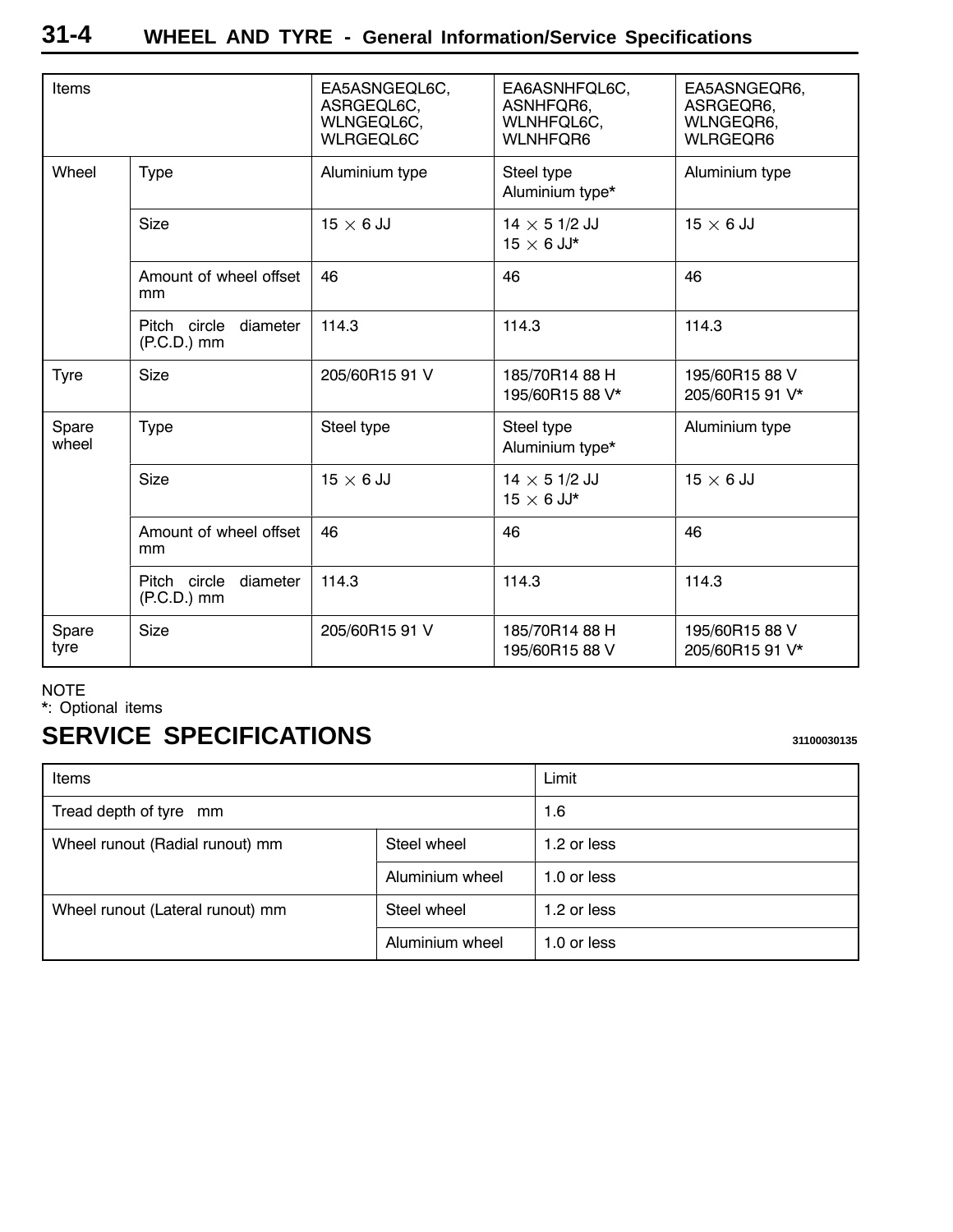# <span id="page-4-0"></span>**TROUBLESHOOTING <sup>31100070083</sup>**

| Symptom                    |         | Probable cause                                                      |         | Remedy                                                              | Reference page                                                      |
|----------------------------|---------|---------------------------------------------------------------------|---------|---------------------------------------------------------------------|---------------------------------------------------------------------|
| Rapid wear at<br>shoulders | 11X0109 | Under-inflation<br>or lack of rotation                              | 11X0116 | Adjust the tyre<br>pressure.                                        | $31-6.$                                                             |
| Rapid wear at<br>centre    | 11X0110 | Over-inflation or<br>lack of rotation                               | 11X0117 |                                                                     |                                                                     |
| Cracked treads             | 11X0111 | Under-inflation                                                     |         | Adjust the tyre<br>pressure.                                        | $31-6.$                                                             |
| Wear<br>on<br>one<br>side  | 11X0112 | Excessive cam-<br>ber                                               | 11X0118 | Inspect the cam-<br>ber.                                            | Refer to GROUP<br>33A<br>On-ve-<br>$\omega$<br>hicle Service.       |
| Feathered edge             | 11X0113 | Incorrect toe-in                                                    | 11X0119 | Adjust the toe-in.                                                  |                                                                     |
| <b>Bald spots</b>          | 11X0114 | Unbalanced<br>wheel                                                 | 11X0120 | Adjust the imbal-<br>anced wheels.                                  | $\blacksquare$                                                      |
| Scalloped wear             | 11X0115 | Lack of rotation of tyres or worn or<br>out-of-alignment suspension |         | Rotate the tyres<br>and check the<br>front suspension<br>alignment. | Refer to GROUP<br>33A<br>On-ve-<br>$\overline{a}$<br>hicle Service. |